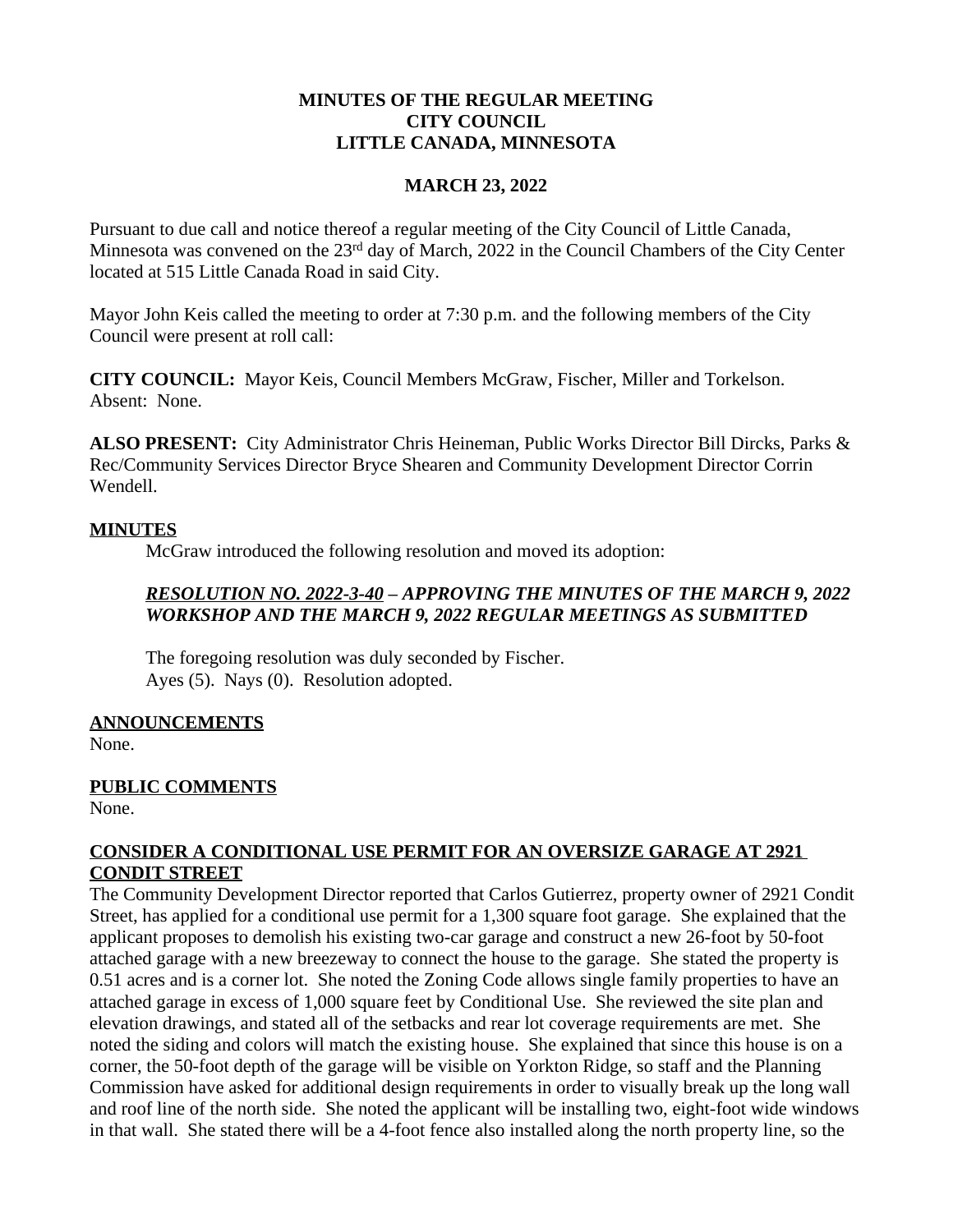Council may feel that is enough to break up the scale of the building mass. She reviewed the conditions that are recommended for the approval.

Keis opened the public hearing. McGraw asked if the driveway would be replaced. Carlos Gutierrez stated the concrete driveway will not be replaced, but the existing class 5 parking area will be paved. He does not want to reduce the 10-12 pitch of the roof since it matches the house, and would reduce the storage area in the upper level of the garage. He stated that he would rather add a dormer on the north side. He noted there are three or four trees, a berm and a Lilac bush along the north boulevard that will remain.

There were no comments from the public. Upon motion by McGraw, seconded by Torkelson, the public hearing was closed.

Torkelson introduced the following resolution and moved its adoption:

## *RESOLUTION NO. 2022-3-41 – APPROVE A CONDITIONAL USE PERMIT FOR A 1,300 SQUARE FOOT ATTACHED GARAGE AT 2921 CONDIT STREET, PID 062922130060 (LOT 3, BLOCK 1, YORKTON RIDGE ESTATES), SUBJECT TO THE FOLLOWING CONDITIONS:*

- *1. NO BUSINESS ACTIVITIES SHALL OCCUR WITHIN THE GARAGE STRUCTURE*
- *2. THE PARCEL SHALL NO LONGER BE ELIGIBLE FOR AN ACCESSORY SHED*
- *3. ADD WINDOWS TO THE GARAGE DOOR FACING CONDIT STREET*
- *4. BREAK UP THE SCALE OF THE GARAGE WALL THAT FACES YORKTON RIDGE WITH THE ADDITIONAL MODIFICATIONS:*
	- *ADDITION OF 2 WINDOWS TO NORTH GARAGE WALL*
	- *THE PITCH OF THE ROOF MUST MATCH THE HOUSE AND ADD A DORMER, OR SIMILAR FEATURE, TO THE NORTH ROOF LINE*

The foregoing resolution was duly seconded by McGraw. Ayes (5). Nays (0). Resolution declared adopted.

## **CONSIDER A VARIANCE FOR A REDUCED SIDE-YARD SETBACK AT 209 RYAN DRIVE**

The Community Development Director stated that Roger Stanke, property owner of 209 Ryan Drive, has applied for a Variance to allow a reduction in the side yard setback requirement from 20 feet to 8 feet to accommodate a new building addition. She stated that this property is zoned, I-1 Industrial and is about one acre in size in the Ryan Industrial Park. She reported the applicant is proposing to construct a 1,360 square foot addition (34 feet by 40 feet) to the west side of his existing commercial building. She explained that due to the long and narrow parcel shape, property size, existing building layout, poor soils and wet conditions, the applicant was very limited on where the addition could be added. She stated the Zoning Code requires a 20-foot side yard setback in Industrial Districts.

The Community Development Director explained that if there are unique circumstances with the property, then a variance could be considered. She showed a floodplain map that shows the floodplain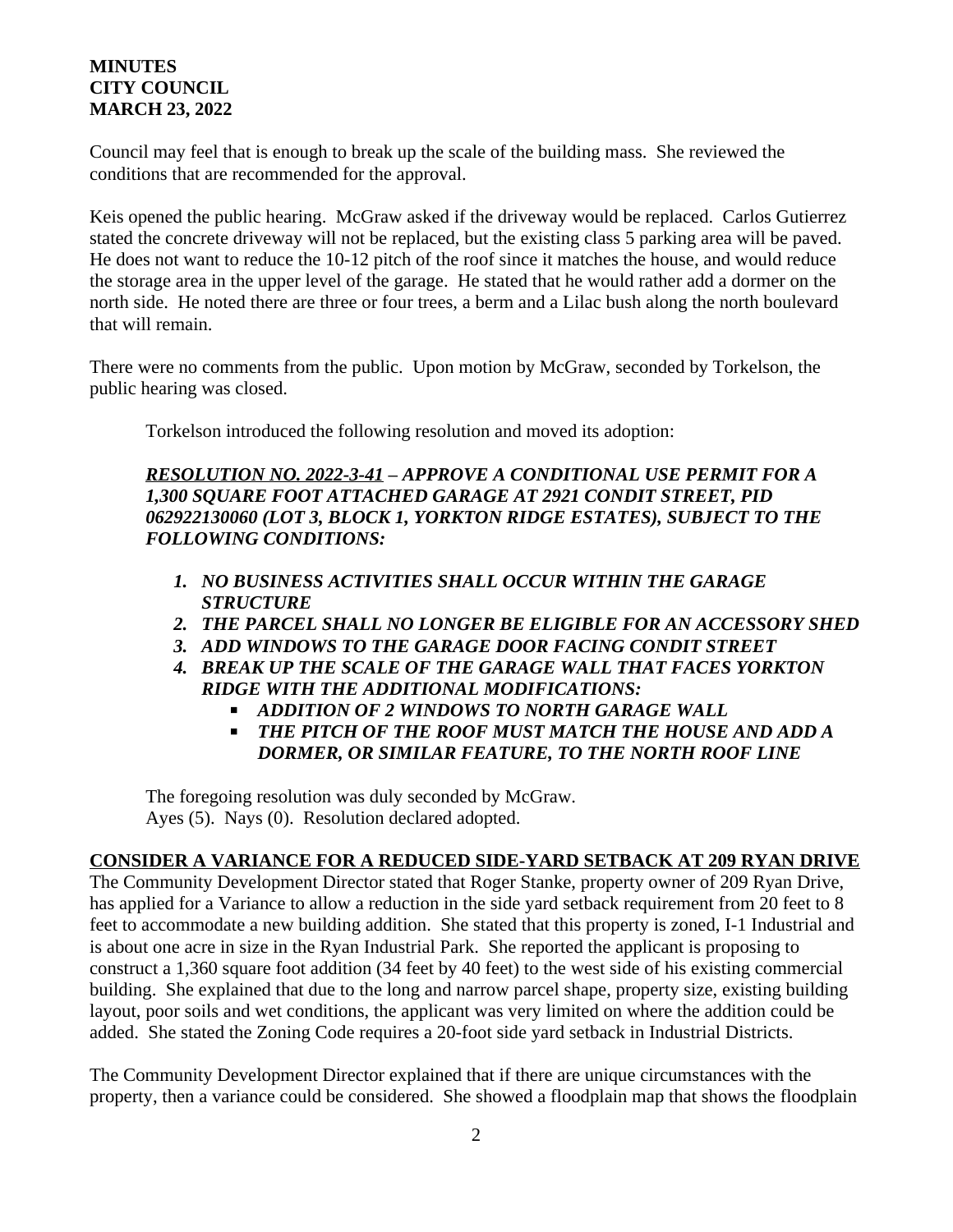extends over the south and east side of the property, and soil testing on the east side showed 45 feet of peat and bad soils before hitting buildable soil. She noted the water table levels are very high due to a nearby creek. She explained that these physical factors cause the request to meet the practical difficulty criteria under Minnesota Law. City staff does not find this proposal to be detrimental to the public health, welfare or injurious to other properties nearby, and the proposed addition is reasonable and consistent with the I-1, Industrial zoning district as well as the neighboring area.

Keis opened the public hearing. Roger Stanke, owner of 209 Ryan Drive, stated they originally were going to tear down the part of the building that was built in 1974 and build a 200 foot structure, but after soil testing was done, it was determined a lot of soil corrections would need to be done. He explained the business has grown a lot and they use large CNC machines so more space is needed.

There were no additional comments from the public. Upon motion by Keis, seconded by Fischer, the public hearing was closed.

Torkelson introduced the following resolution and moved its adoption:

## *RESOLUTION NO. 2022-3-42 – APPROVE THE VARIANCE AT 209 RYAN DRIVE, PID 313022340011 (LOT 1, BLOCK 1, RYAN INDUSTRIAL PARK), TO ALLOW A REDUCED SIDE YARD SETBACK OF 8 FEET ON THE WEST SIDE TO ACCOMMODATE A BUILDING ADDITION, BASED ON THE FOLLOWING FINDINGS OF FACT:*

- *1. The property is found to be of unique circumstance because of the challenging soils, high ground water, and the development configuration is the best and highest use of the site to be able to construct the addition.*
- *2. City staff does not find this proposal to be detrimental to the public health, welfare, or injurious to other property in the territory in which the property is situated.*
- *3. The physical factors of the property are the main reason for the variance request in that it produces an extreme hardship that is limited to the topography and wetland located on the site. In addition, under Minnesota law, we find that practical difficulty has been met, meaning (1) the property owner proposes to use the property in a reasonable manner permitted by the ordinance, (2) the owner's plight is due to circumstances unique to the property not created by the property owner.*
- *4. The request for variance is not based on an economic hardship and solely based on the physical aspects of the site and is the best and highest use of the property.*

The foregoing resolution was duly seconded by Miller. Ayes (5). Nays (0). Resolution declared adopted.

# **CONSENT AGENDA**

Fischer introduced the following resolution and moved its adoption:

# *RESOLUTION NO. 2022-3-43 – APPROVING THE CONSENT AGENDA WHICH CONTAINS THE FOLLOWING:*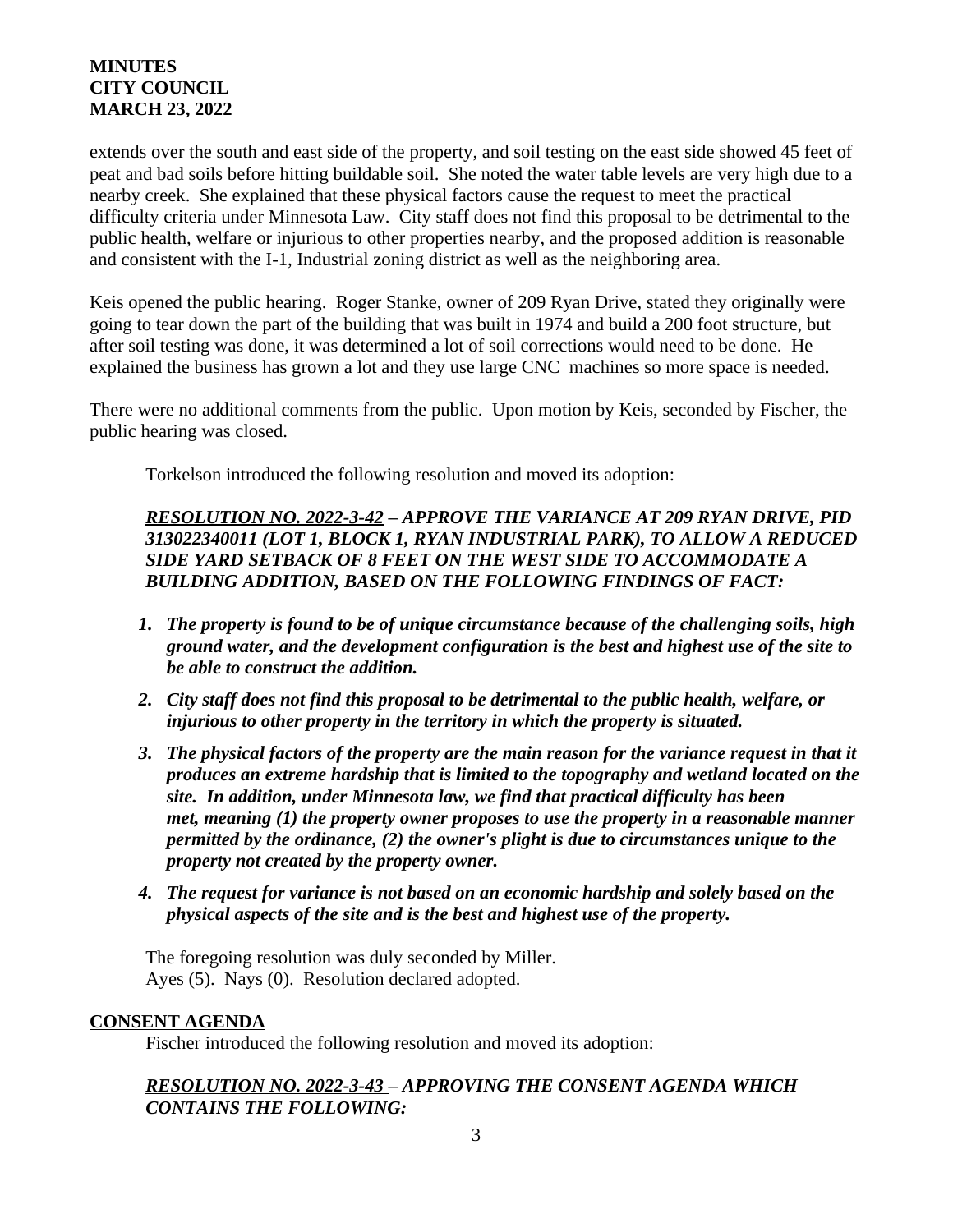- Approval of the Vouchers
- Approve Contract with RES Pyro for Canadian Days Fireworks on July 29 & 30, 2022

The foregoing resolution was duly seconded by Torkelson. Ayes (5). Nays (0). Resolution adopted.

## **4 th QUARTER FINANCIAL REPORT AND YEAR-END CLOSE**

The Finance Director stated that the auditors will be coming in May to give their presentation about the City's 2021 annual comprehensive financial report. She explained that budget revenues continue to be at the lowest percentage of budget collected when compared to the last five years. This is due to the sheriff's reimbursement that was not received in 2021. She stated that 2020 revenues were higher than previous years due to the one-time CARES Act fund and FEMA reimbursement funds that were received in 2020.

The Finance Director reported that property tax collections were 99.22% for 2021, which is the highest level in the last 5 years. She stated liquor license revenue reflects the reduction in fees that were granted to acknowledge the loss of sales that these establishments experienced during the pandemic. The number of building permits issued in 2021 are higher than 2020, but valuation of the building permits is trending lower than 2020. This is causing the permit revenue to be lower than 2020. The Finance Director reported that fine revenue was higher in 2021 when compared to 2020, since there was a decrease in traffic stops at the beginning of the pandemic, and investment income is down due to the low interest rate environment that continued to occur in 2021.

The Finance Director reported that As of December 31st, actual expenditures are at 95.77% of the budget. She noted this is the lowest percentage in the last five years. She explained that the lower percentage of expenditures to budget can largely be attributed to savings in the public works department for salt purchase savings, and salary savings from the Public Works Maintenance position that was vacant during the 1st half of 2021.

Fischer introduced the following resolution and moved its adoption:

## *RESOLUTION NO. 2022-3-44 – ACCEPT THE 4TH QUARTER 2021 FINANCIAL REPORT AS PRESENTED*

The foregoing resolution was duly seconded by McGraw. Ayes (5). Nays (0). Resolution declared adopted.

## **2021 GENERAL FUND BUDGET AMENDMENTS**

The Finance Director stated that the Council is requested to consider amending the 2021 General Fund budget for activity that was not included in the Original 2021 Budget. She explained that the City is required by State Statute to pay the Fire Relief Association for all the payments received by the City from the State of Minnesota for the Fire Relief Aid. The City budgeted \$58,000 for Fire Relief Aid, but received \$70,980, so staff is proposing to increase the revenue and expenditure account by \$12,980. The Finance Director reported that emerald ash borer (EAB) was discovered in the City in 2021, and the Canadian Days Committee donated \$6,556 for the removal of several trees in Spooner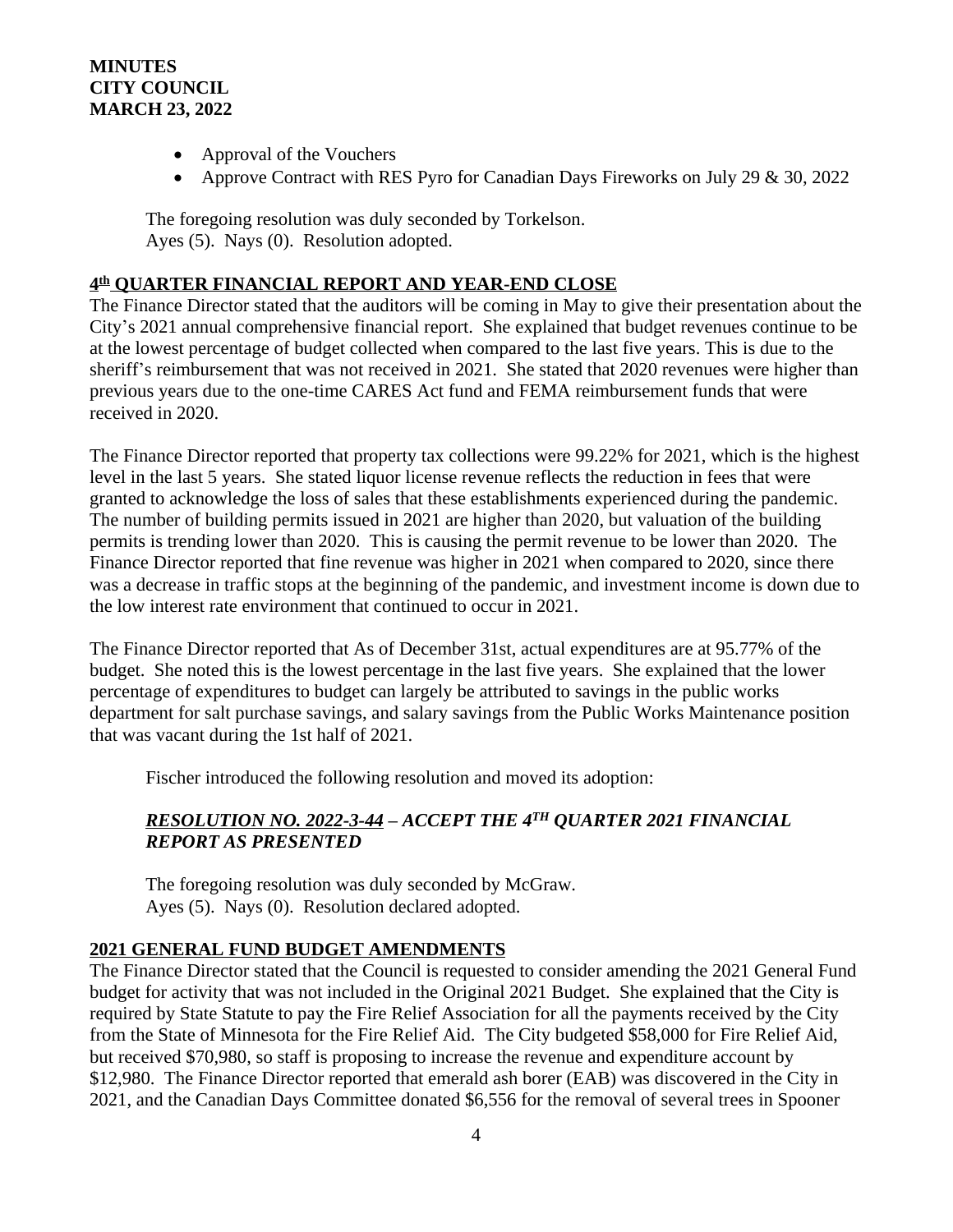Park, so staff is proposing to increase the revenue and expenditure accounts by \$6,556, and move \$6,000 from Council Contingency Fund to Shade Trees Fund for the amount EAB treatment and tree removal costs that are over the Original Budget amount.

Fischer introduced the following resolution and moved its adoption:

## *RESOLUTION NO. 2022-3-45 – APPROVE AMENDING THE 2021 GENERAL FUND BUDGET REVENUES BY \$19,536 AND EXPENDITURES BY \$25,536 TO RECOGNIZE REVENUES THAT WERE RECEIVED OVER THE ORIGINAL BUDGET AMOUNTS AND EMERAL ASH BORER EXPENSES*

The foregoing resolution was duly seconded by Keis. Ayes (5). Nays (0). Resolution declared adopted.

## **2021 TRANSFER FROM GENERAL FUND TO GENERAL CAPITAL IMPROVEMENTS FUND**

The Finance Director explained that per the City's Fund Balance Policy, the City will strive to maintain an unassigned minimum fund balance in the General Fund in the range 42.5% to 65% of the subsequent year's budget expenditures. She stated if the unassigned fund balance rises above the desired range; excess funds will be transferred to the General Capital Improvements Fund. She explained that the General Capital Improvements Fund is used for capital improvements including building maintenance and repairs, public works equipment, park improvements, and Emerald Ash Borer removal and replacement. She noted that currently, the primary source of funding for this fund is 80% of the Local Government Aid (LGA) funds that the City receives each year and periodic transfers from the General Fund. There is approximately \$1.2 million planned in expenditures in this fund per year over the next five years.

McGraw introduced the following resolution and moved its adoption:

# *RESOLUTION NO. 2022-3-46 – APPROVE A TRANSFER FROM THE GENERAL FUND TO THE GENERAL CAPITAL IMPROVEMENTS FUND IN THE AMOUNT OF \$900,000 EFFECTIVE DECEMBER 31, 2021, PER THE CITY'S FUND BALANCE POLICY*

The foregoing resolution was duly seconded by Fischer. Ayes (5). Nays (0). Resolution declared adopted.

## **RECEIVE AND AWARD BIDS FOR 2022 IMPROVEMENT PROJECTS**

The Public Works Director reported that on March 10, 2022, the bids for the were opened for the 2022 Street Improvements Projects on Yorkton Ridge, Maple Lane & Jackson Street, Ryan Drive, and Woodlynn Avenue. He stated that OMG Midwest, Inc. was the lowest bidder with a total bid amount of \$1,329,210.94. The City of Little Canada has contracted with OMG Midwest, Inc. on similar projects in the past and have found their work to be timely with good workmanship.

The Public Works Director noted that approximately \$150,000 is owed to the Ramsey-Washington Metro Watershed District, for the city's share of the Ryan Drive Culvert Replacement Project. This is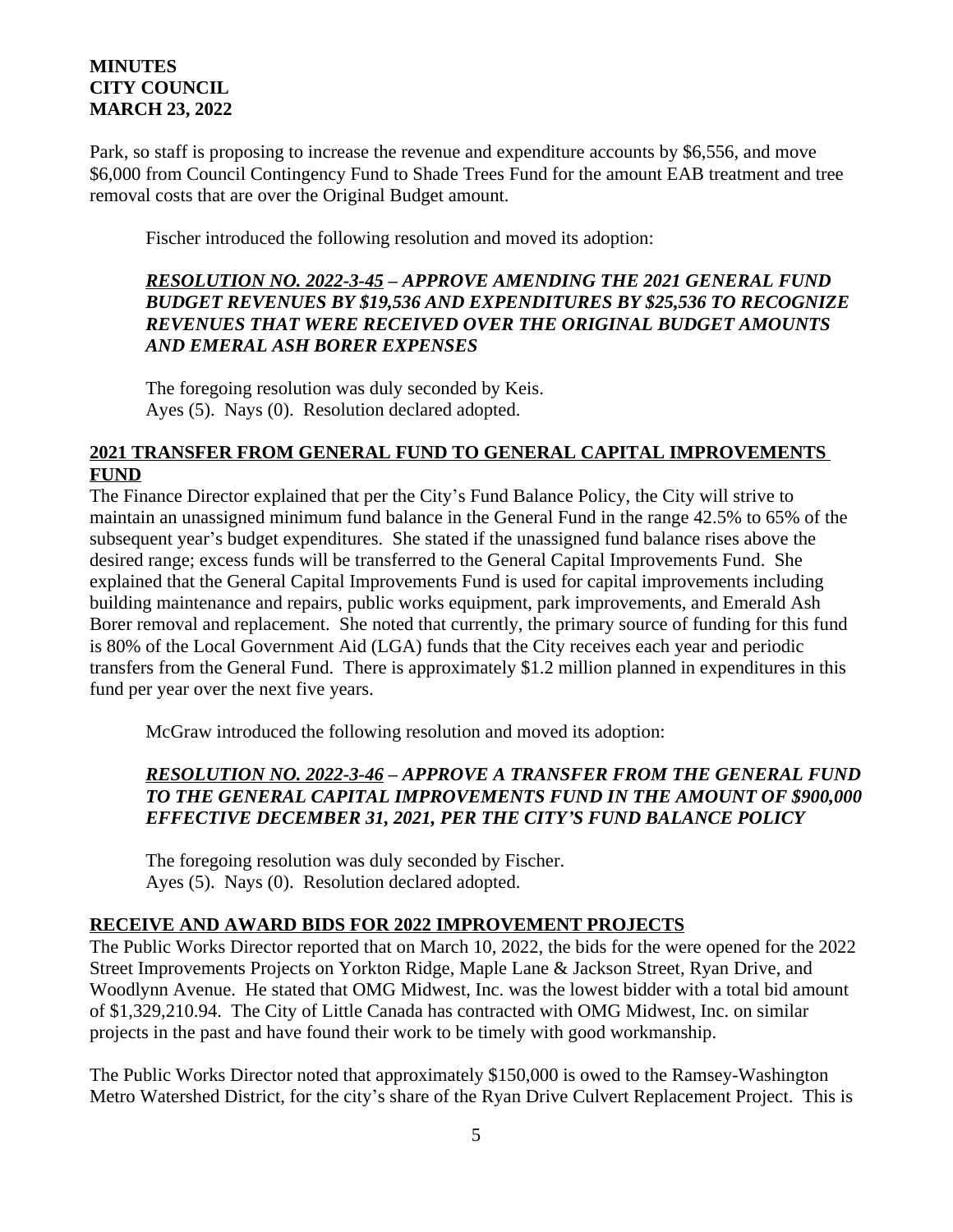a cost outside of this construction contract and will be paid for with the remaining Capital Improvement Plan funding that was budgeted. The Public Works Director reported that the street improvements will be funded through the City's Infrastructure Capital Improvement Fund, and special assessments; the utility improvements will be funded through the City's Infrastructure Capital Improvement Fund and Coronavirus Response, along with \$36,618 in Relief Supplemental Appropriations Act funds.

McGraw introduced the following resolution and moved its adoption:

## *RESOLUTION NO. 2022-3-47 – AWARD THE BID FOR THE 2022 STREET IMPROVEMENT PROJECTS TO OMG MIDWEST, INC. IN THE AMOUNT OF \$1,329,210.94*

The foregoing resolution was duly seconded by Torkelson. Ayes (5). Nays (0). Resolution declared adopted.

## **RECEIVE AND AWARD BIDS FOR RONDEAU PARK IMPROVEMENTS**

The Parks & Rec/Community Services Director reported that on March 11, 2022, the bids were opened for the 2022 Rondeau Park Improvements Project. He explained the improvements include new sidewalks and trails throughout the park, drainage improvements near the basketball court, drainage and grading to accommodate new shelter and playground, and tree and landscaping plantings. He stated that Sunram Construction, Inc. was the lowest bidder with a total bid amount of \$139,166.96. The City of Little Canada has worked with Sunram Construction, Inc. on similar projects in the past and has found their work to be timely with good workmanship.

The Parks & Rec/Community Services Director stated that in addition to the park improvement bids, staff also received a quote from St. Croix Recreation for the poured-in-place rubber surfacing. He explained that poured-in-place rubber surfacing offers one of the best surfaces for ADA accessibility and longevity. He noted the quote utilized state contract pricing and includes a discount since the City purchased the playground equipment from St. Croix Recreation, so they will already be on site.

The Parks & Rec/Community Services Director explained that the Rondeau Park improvements will be funded through the American Rescue Plan Act funds (ARPA) and the City's General Capital Improvement Fund. Staff recommends utilizing ARPA funds in the amount of \$506,768.56 and General Capital Improvement Funds in the amount of \$23,450.00. He noted the City received the first half of ARPA funds in the amount of \$533,786.39. Keis clarified that the playground equipment and picnic shelter have already been purchased and paid for.

McGraw introduced the following resolution and moved its adoption:

## *RESOLUTION NO. 2022-3-48 – AWARD THE BASE BID PLUS ALTERNATE BID FOR THE 2022 RONDEAU PARK IMPROVEMENTS PROJECT TO SUNRAM CONSTRUCTION, INC. IN THE AMOUNT OF \$139,166.96*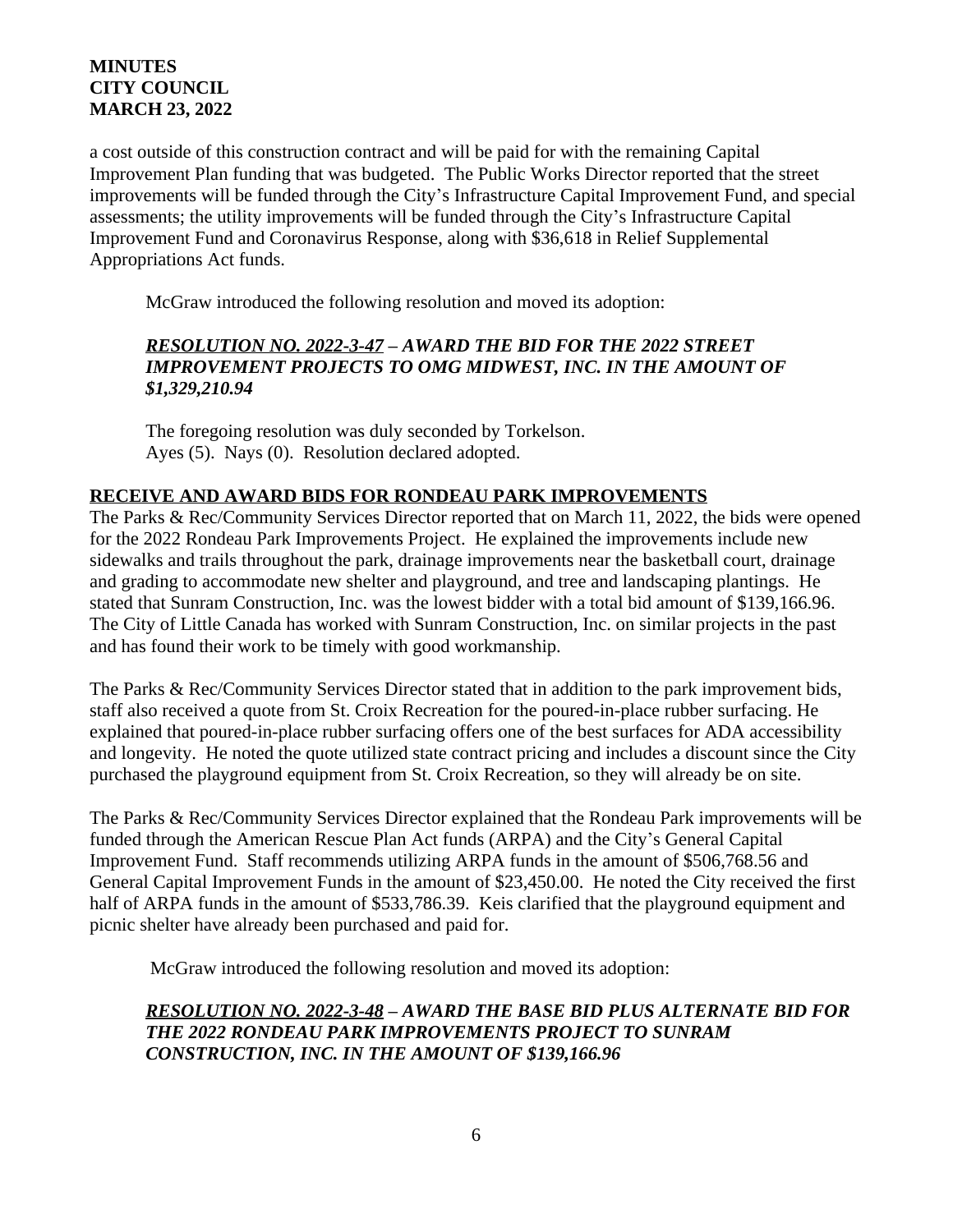The foregoing resolution was duly seconded by Keis. Ayes (5). Nays (0). Resolution declared adopted.

McGraw introduced the following resolution and moved its adoption:

# *RESOLUTION NO. 2022-3-49 – APPROVE THE PURCHASE OF POURED-IN-PLACE RUBBER SURFACING FROM ST. CROIX RECREATION FOR \$119,470.00*

The foregoing resolution was duly seconded by Torkelson. Ayes (5). Nays (0). Resolution declared adopted.

#### **CLASSIFICATION & COMPENSATION STUDY AND IMPLEMENTATION PLAN**

The City Administrator stated that at the Council Workshop on February 23, 2022, Dr. Tessia Melvin from DDA Human Resources, Inc. presented the results of the classification and compensation study. He noted this study provides an updated compensation system that is clear and easy to understand which will help with the retention and ability to attract and hire staff. He explained the classification and compensation study included an analysis of our current compensation plan for compliance in the Minnesota Pay Equity Program, and as a result, DDA Human Resources recommended an update to our current pay plan to include 15 pay grades and 7 steps for each grade.

The City Administrator explained that following the February Workshop, the City Council referred the study to the City Council Personnel Committee for further consideration. He reported that a Personnel Committee meeting was held on March 8, 2022 and Dr. Melvin joined the meeting to explain how the salary data from other cities was used to compare to positions in Little Canada. He reported that the Personnel Committee reviewed the proposed pay grades and grid, and discussed the details and financial impacts on implementing this new compensation system. After discussion, the Committee recommended City Council approval of the revised pay grid system as proposed with employees placed in recommended steps and a mid-year implementation date of June 29, 2022.

The City Administrator reported that the total impact to the current budget for implementing the new pay grid system as proposed is approximately \$32,560. This would be split between \$18,400 from the General Fund and \$14,160 from the Water and Sewer Fund. He noted the adopted 2022 budget includes a Council Contingency line item in the amount of \$53,480 which can be utilized to implement the classification and compensation study.

Keis asked if this would affect all employees. The City Administrator stated this will positively impact each and every employee.

Fischer stated he was impressed with DDA Human Resources, Inc., and stated this was the first comprehensive compensation assessment done in a very long time. He noted this will cost money, but it was the right thing to do for our employees. McGraw stated he was also very impressed with Dr. Melvin, and with how Council member Fischer asked detailed questions. He noted the City has very good employees and they should be paid as very good employees. He suggested that the City should repeat a compensation study like this every four or five years.